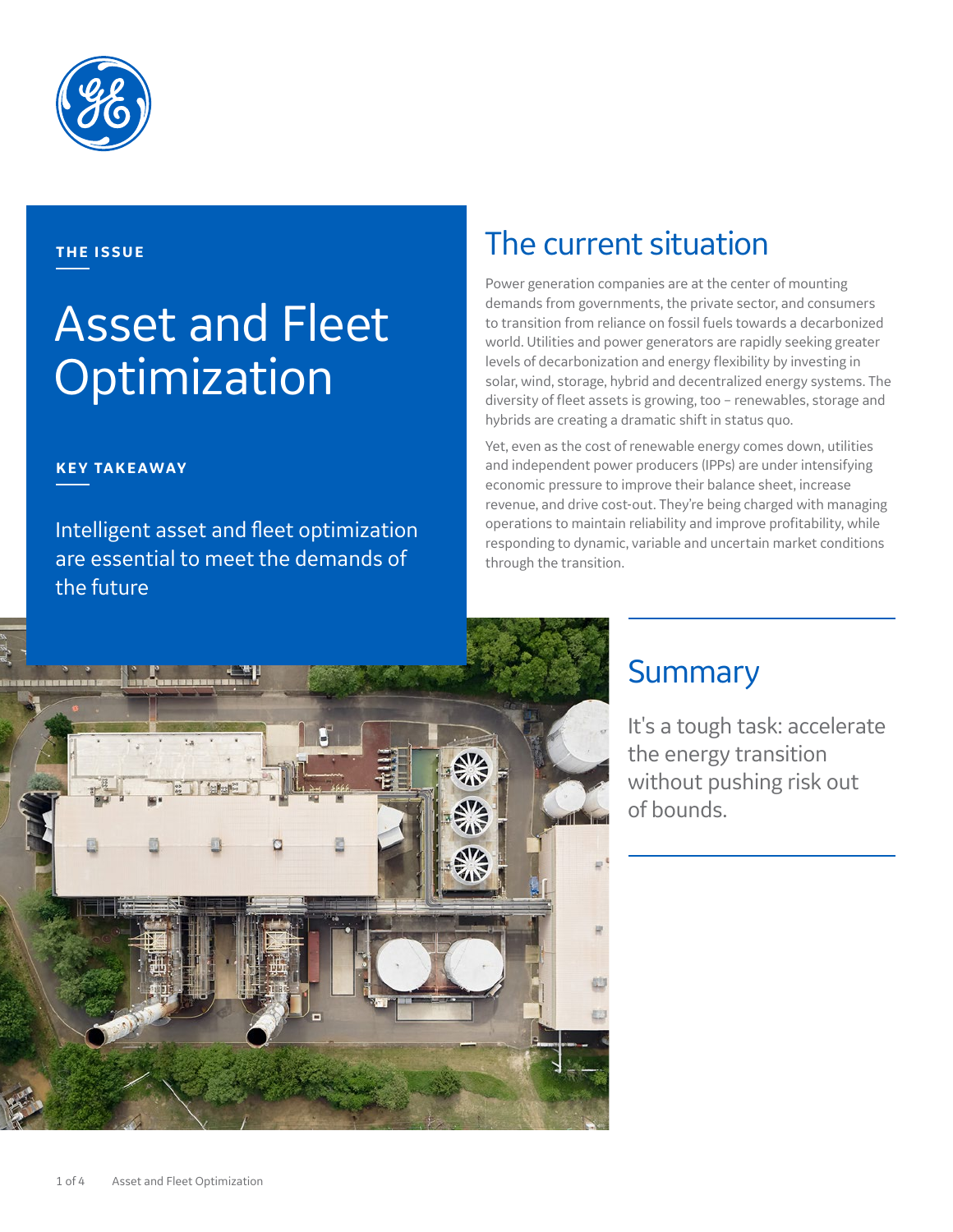## The key challenges

Power generators face multiple interrelated challenges as they strive for the ambitious goal of net-zero carbon emissions including responding to shifting market forces, labor forces and next-generation technology.

Addressing the unprecedented level of dynamic complexity associated with the energy transition. Power generation and operations has always been a complex and asset-intensive industry, but the energy transition creates a new, more intricate balancing act between:

- Growing use and diversity of variable/ renewable generation resources.
- Decarbonization of dispatchable thermal generation resources.
- Increase in decentralized and "behind the meter" generation.
- Pressure to lower generation costs, but without impact to reliability.
- Increase in extreme weather events impacting demand and challenging grid stability.

Reorganize operations and human resources to streamline and make better decisions, faster.

Utilities and power generators are taking steps to organize and execute for the future now, including consolidating and organizing their teams and functions centrally. Many companies were evaluating such changes prior to early 2020, but the COVID pandemic and resulting strain on the workforce sped up the acceptance of less-human intensive and more remote operations, such as:

- Centralizing and co-locating operations, monitoring and diagnostics, and commercial teams.
- Enabling plant operations remotely to minimize staff at sites.
- Investing in AI/ML and analytics to improve operational decisions.
- Reskilling and redeploying resources across asset types (e.g., thermal, renewable, etc.).

# 01 02 03

Leveraging a greater level of data availability, transparency and integration.

Utilities and power generators are not new to digital transformation – many have invested heavily in solutions to improve asset reliability and performance. But the complexity brought by the energy transition – and the speed at which we must adjust to that complexity – is extraordinary. Meeting ambitious decarbonization goals requires an even greater level of data availability, transparency and integration across functions, processes and systems.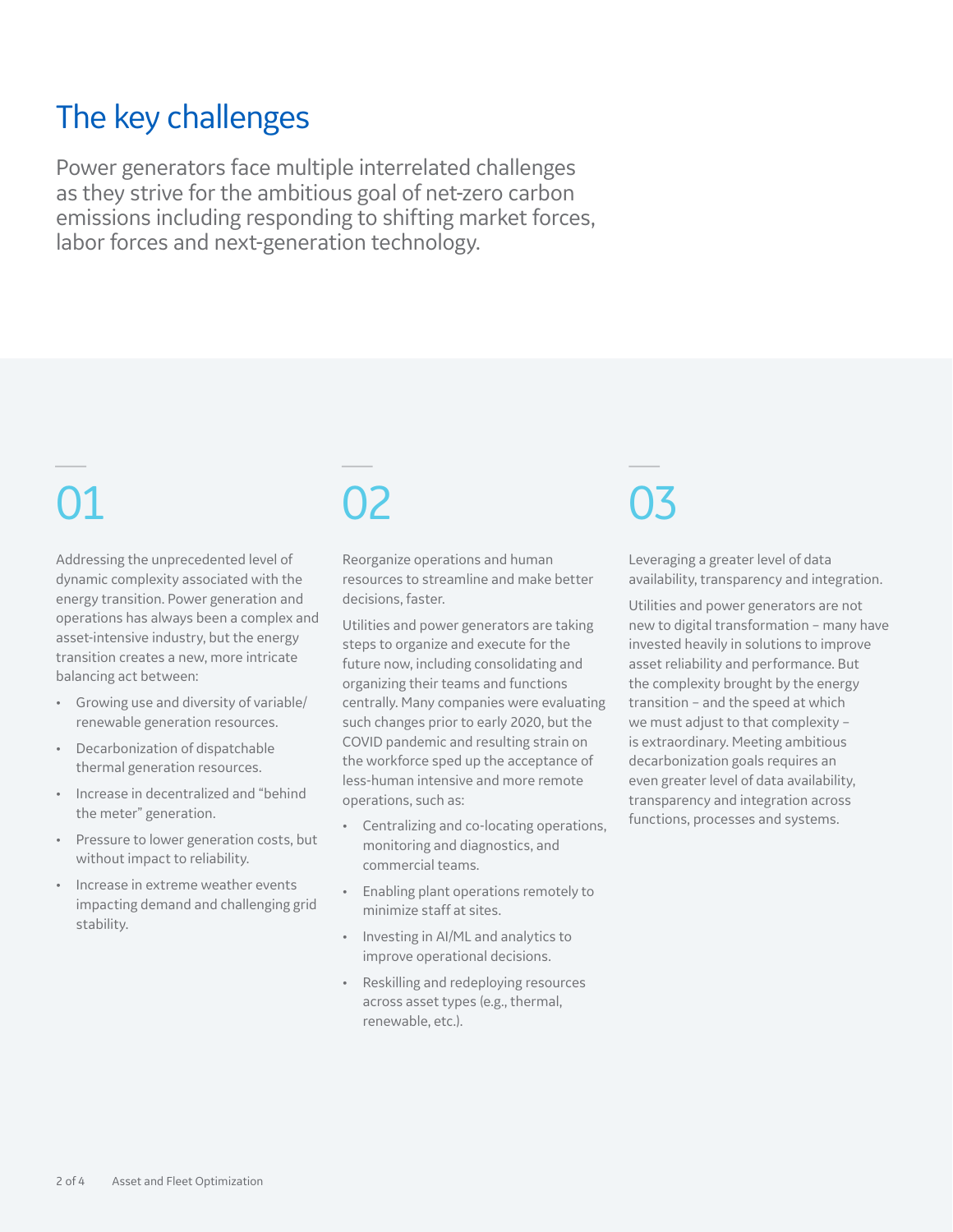# The digital solution

Leaders in the energy sector are exploring how digital technology can create intelligent and autonomous fleet operations to optimize daily generation, manage risk, improve margins and operate from anywhere.

Integrate control room, commercial ops, commitment and dispatch optimization, with a focus on:

- Asset to fleet optimization
- Specialized analytics to handle market and operational uncertainty
- Technology to handle complexity and speed while enabling secure, autonomous operations edge-to-cloud and cloud-to-edge



## The first step

Intelligent fleet operations start at the asset level, with a focus on advanced analytics for predicting week-ahead, day-ahead capacity and its cost. This seemingly straightforward task is complicated by weather forecast inaccuracies and new generation availability dynamics, so traditional methods for forecasting capacities and operating costs are insufficient.

In place of static curves and cost profiles, advanced AI/ML analytics are integrated with asset operational and availability data to more effectively predict capacity, its cost and uncertainty, and efficiently alert all users – from the site-level to central operations – to changes in predictions and uncertainty in real time. Similarly, market predictions down to the site level prevent inefficient resource allocation and ensure an optimal commitment at the fleet level.

Commitment optimization must manage the risk associated with both increasing capacity and market uncertainty to position the asset, site and fleet most economically and reliably. As solar and wind generators transition from being price-takers in real-time markets to committing in day-ahead markets – where opportunity is greater, but risk is higher – commitment optimization is even more paramount.

## The long term

Once we move from commitment optimization to real-time dispatch optimization, we must be able to adjust fleet-to-asset operations quickly based on available capacity and market dynamics. To enable greater flexibility during the energy transition, investments in dispatchable generation are needed.

For example, take gas plants servicing vertically integrated utilities or regulated territories. During times of high demand or uncertainty due to variable energy resources such as wind and solar, they must manage the need for reserve capacity or emergency response on the system with a focus on minimizing maintenance and reducing energy imbalance costs. On the other hand, gas plants competing in an open or wholesale energy market need to capture revenue when energy prices are high, while avoiding penalties from missed targets and minimizing the impact of any operational changes on outage intervals.

In both scenarios, digital solutions that safely and reliably extend capacity and optimize energy production at times of highest demand can result in significant returns for the generator. And, by securely connecting IT to OT, edge-to-cloud and cloud-to-edge, the system can increasingly operate on its own, in real time, with supervisory oversight from a centralized team of cross-functional experts to maximize profitability in a deregulated market or minimize cost to meet demand in a regulated market.